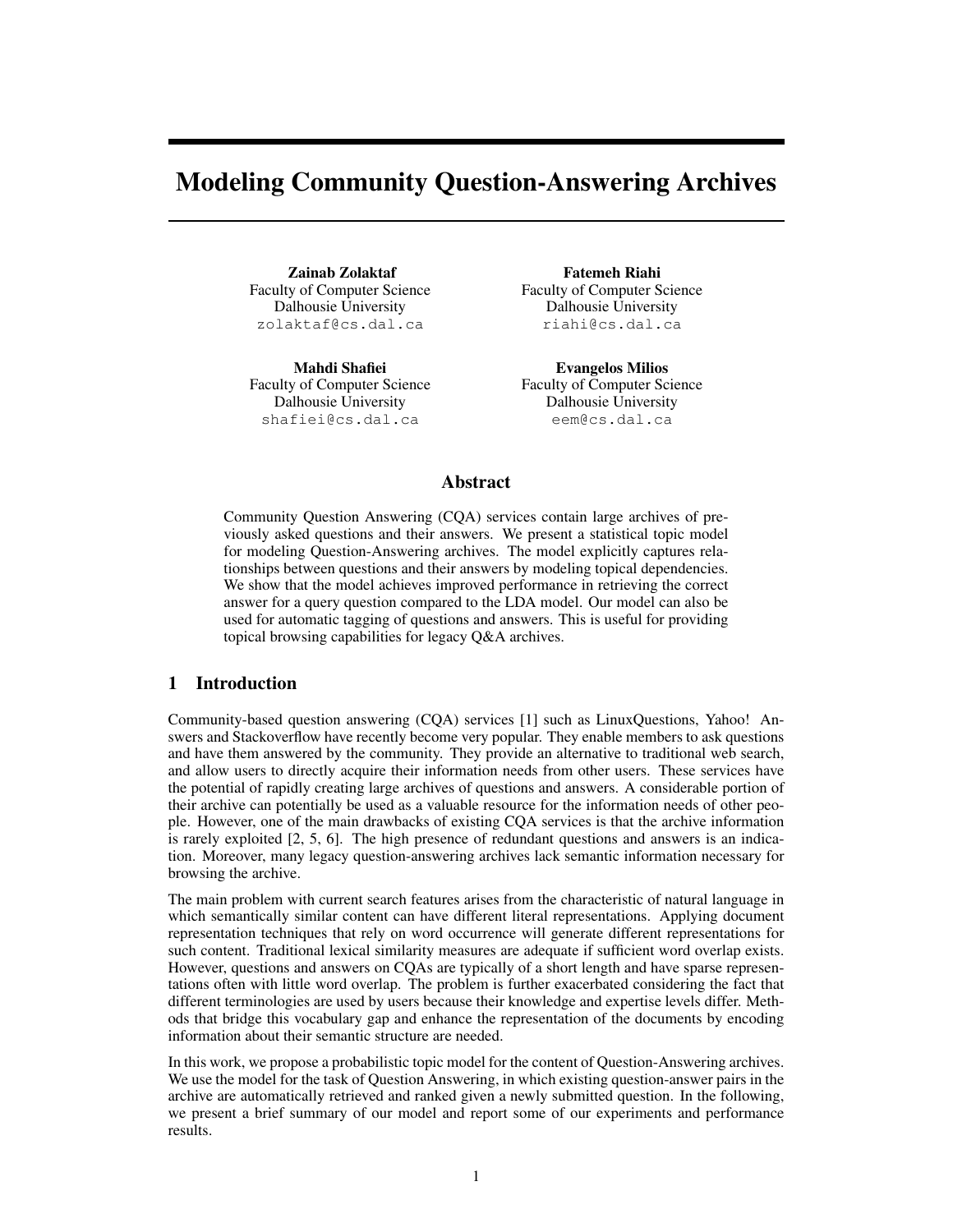#### 2 Methodology: Question Answering Topic Model

To enhance the representation of questions and answers, and encode information about their semantics we propose a new topic model. Our model builds upon the common assumption in topic models [3] that a document is a mixture of topics, where each topic is defined to be a distribution over words. This assumption is appropriate for data from CQA services because questions are typically assigned multiple tags or topics. Furthermore, it is natural to expect that topics in the answers are influenced by topics in the question. However, subjects raised in answers are typically more technical and specific. This is because the knowledge and expertise of the answerers and askers differs; answerers, who can be regarded as experts on the subjects, are more likely to use terms appropriate for the particular realm of knowledge whereas the askers may use less technical terminology. Answers may also contain additional topics that are correlated to the topics in the question, topics that the asker was unaware of and are not explicitly contained in the question. For instance, given a question about string manipulation, the answer might contain topics such as regular expressions or pattern matching. Additional features relevant to text processing languages such as Python or Perl may also be introduced by the answerer.

A simple topic model such as LDA [3] is incapable of modeling the dependencies between topics in the answers and topics in questions and may therefore prove to be ineffective for such a setting. The aforementioned aspects of topics in question and answers, emphasize the need for a model that distinguishes between topics in questions and answers and that can capture topic dependency and correlation across the whole corpus.

Using this intuition we introduce a model that incorporates two types of latent variables, question topic (Qtopics) and answer topic (A-topics). We refer to our model as Question-Answering Topic Model or QATM. The two types of topics allow us to model the differences in the vocabulary of questions and answers. They also allow the model to capture the correlation between topics.

 $\alpha_{\theta}$  $\theta_{Q_i}$  $Z_{O_i}^n$  $n \setminus$  $Q_i$  )  $W_{O_i}^n$  $Q_i$  $\beta_O$  $W_{A}^{n}$ Aij  $Z_{A}^{n}$ n \  $A_{ij}$  $Y_{A_{zz}}^n$  $n \setminus$ Aij φ  $\beta_A$  and  $\alpha_{\beta_A}$  $\alpha_{\phi}$ )  $\overline{O}$  $N_{Q_i}$  $N_{A_{Q_i}}$ 

Q-topics ( $\beta$ <sub>O</sub>) and A-topics ( $\beta$ <sub>A</sub>) are Multinomial distributions over distinct vocabularies for questions and asnwers respectively. We assume that there are  $K$  Q-topics and L A-topics. Each word  $(W_{Q_i}^n)$  in question  $Q_i$  is as-

Figure 1: Question-Answering Topic Model (QATM). See text for details.

signed to a Q-topic  $Z_{Q_i}^n$  drawn from a Multinomial distribution  $\theta_{Q_i}$  over Q-topics.

Each word  $(W_{A_{i,j}}^n)$  in answer j of question i is assigned to a A-topic  $(Z_{A_{i,j}}^n)$  that is conditioned on a Q-topic  $(Y_{A_{i,j}}^n)$ . This Q-topic is drawn from the topic distribution of the corresponding question. By conditioning A-topics in an answer on Q-topics drawn from the topic distribution of the corresponding question, topics in answers are influenced by topics in the question and the model captures such a dependency. This is done through the latent variable  $\phi$ , a  $K \times L$  matrix. Each row k in  $\phi$ defines mixture weights for A-topics corresponding to Q-topic  $k$ . This results in each Q-topic being associated with a distribution over A-topics. Dirichlet priors are defined over all  $\theta_{Q_i}$  and rows in  $\beta_Q$ ,  $\beta_A$  and  $\phi$  with parameters  $\alpha_\theta$ ,  $\alpha_{\beta_Q}$ ,  $\alpha_{\beta_A}$  and  $\alpha_\phi$  respectively. We use the plate notation to show the QATM model in Figure 1.

#### 3 Inference and Parameter Estimation

For doing inference, we need to compute the posterior probability of the latent variables  $Z_Q$ ,  $Y_A$ ,  $Z_A$ ,  $\theta_Q$ ,  $\phi$ ,  $\beta_Q$ , and  $\beta_A$  given the input parameters  $\alpha_{\theta}$ ,  $\alpha_{B_Q}$ ,  $\alpha_{B_A}$ ,  $\alpha_{\phi}$  and observations  $W_Q$  and  $W_A$ . Exact inference is intractable for the model. We use collapsed Gibbs sampling [4] to sample the variables  $Z_Q$ ,  $Y_A$ , and  $Z_A$ , integrating out  $\theta_Q$ ,  $\phi$ ,  $\beta_Q$ , and  $\beta_A$ .

For our model, we sample  $Y_A$ , and  $Z_A$  jointly and  $Z_Q$  separately. We need to compute two conditional distributions  $P(Z_{Q_i}^n | Z_Q^{-n}, Y_A, Z_A, W_Q, W_A)$  and  $P(Y_{A_{i,j}}^n, Z_{A_{i,j}}^n | Y_{A_{i,j}}^{-n}, Z_{A_{i,j}}^{-n}, Z_Q, W_Q, W_A)$ where  $Z_{Q_i}^n$  represents Q-topic assignment for word n in question  $Q_i$  and  $Z_Q^{-n}$  denotes Q-topic as-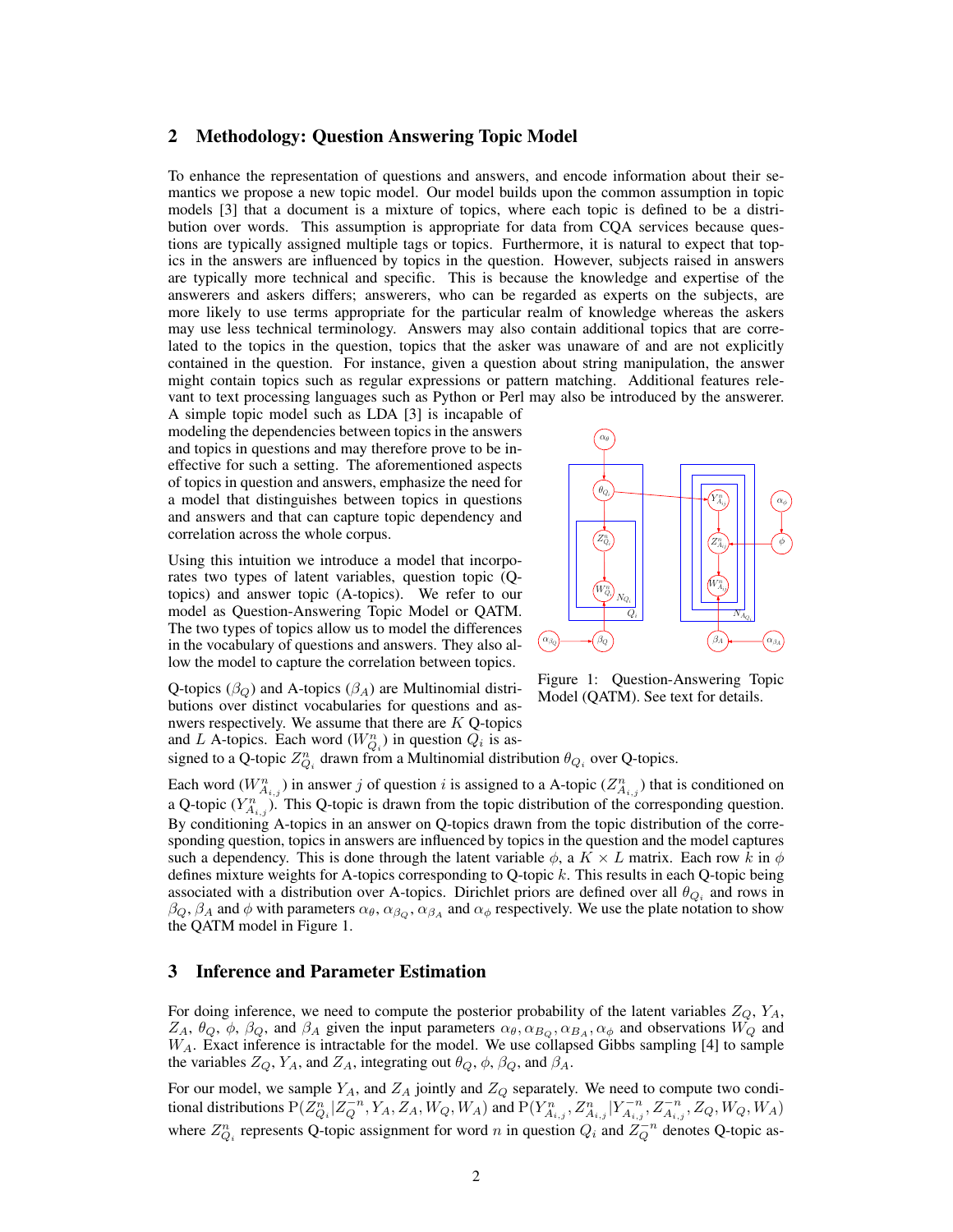

Figure 2: Dataset extracted from Stack Overflow Q&A website (details provided in the text).

signments for all other words except the current word  $W_{Q_i}^n$ . Moreover,  $Y_{A_{i,j}}^n$  denotes the Q-topic assignment for word *n* in answer *j* of question *i* and  $Z_{A_{i,j}}^n$  represents the A-topic assignment for the same word conditioned on  $Y_{A_{i,j}}^n$ . We have

$$
P(Z_{Q_i}^n = k | Z_Q^{-n}, Y_A, Z_A, W_Q, W_A) \propto \frac{\alpha_{B_Q} + c_Q^{kW_{Q_i}^n}}{\sum_{v=1}^V (\alpha_{B_Q} + C_Q^{kv})} \frac{\alpha_{\theta} + c_{Q_i}^k + c_{A_{Q_i}}^k}{\sum_{i'=1}^k (\alpha_{\theta} + C_{Q_i}^{i'} + C_{A_{Q_i}}^i)} \tag{1}
$$

where  $C_{Q}^{kv}$  is the number of times word v is assigned to Q-topic k. Moreover,  $C_{Q_i}^k$  is the number of times Q-topic k is assigned to words in question  $Q_i$  and  $C_{A_{Q_i}}^k$  denotes the number of times A-topics for words in the set of answers for question  $Q_i$  are drawn conditioned on Q-topic k.

$$
P(Y_{A_{i,j}}^{n} = k, Z_{A_{i,j}}^{n} = l | Y_{A_{i,j}}^{-n}, Z_{A_{i,j}}^{-n}, Z_Q, W_Q, W_A) \propto \frac{\alpha_{B_A} + C_A^{W_{A_{i,j}}}}{\sum_{v=1}^{V} (\alpha_{B_A} + C_A^{l_v})} \frac{\alpha_{\theta} + C_Q^k + C_Q^k}{\sum_{i'=1}^{k} (\alpha_{\theta} + C_Q^{i'} + C_A^{i'} Q_i)} \frac{C_k^l + \alpha_{\phi}}{\sum_{i=1}^{L} (\alpha_{\phi} + C_Q^{i'})} \tag{2}
$$

where  $C_A^{lv}$  is the number of times word v is assigned to A-topic l. Moreover,  $C_k^l$  is the number of times an A-topic  $l$  is drawn conditioned on a Q-topic  $k$  in the entire corpus.

#### 4 Experiments

We evaluate our model on a real world dataset extracted from http://stackoverflow.com. Stackoverflow is a programming  $Q \& A$  website, where developers can share technical information amongst themselves. To maintain an archive of high quality questions and answers, Stackoverflow employs popularity voting and allows users to vote upon and edit questions and answers. The users' contribution to the website is represented by reputation points and badges, based upon which they are granted more moderation capabilities and permissions. An archive of the content of this website is released every two months. For our experiments, we used the January 2011 data dump. Some statistics of this data are given in Figure 2.

When a question is posted on Stackoverflow, it is tagged with labels or tags. To extract a representative subset of questions and answers from the large archive available on this website, we examined tag frequency and tag co-occurrence statistics, and manually selected a total of 21 tags. This subset was chosen such that a similar tag distribution as the the original data collection was maintained. The selected tags are shown in Figure 2.b. Subsequently, for each tag we randomly collected 200 questions (4200 questions in total). In addition, to allow the model to correctly learn the topic dependencies of a question and its answers, we extracted the 4 most relevant answers for each question using the scores given to answers by users based on their perceived relevance and correctness. At the end of this step we had extracted 15822 question-answer pairs for the train dataset.

To compare the answer retrieval performance of our model with the LDA model, we extracted a set of questions from Stackoverflow referred to as *duplicates*. These are questions that are similar to one or more existing questions in the archive but use different words and structure. Because they increase the archive's redundancy, duplicates are considered as a negative feature of CQA websites. Therefore, Stackoverflow users identify, vote upon and close such questions. We also tried to construct this "ground-truth" test dataset so that its tag distribution was similar to the tag distribution of our training dataset. This can be seen in Figure 2.a.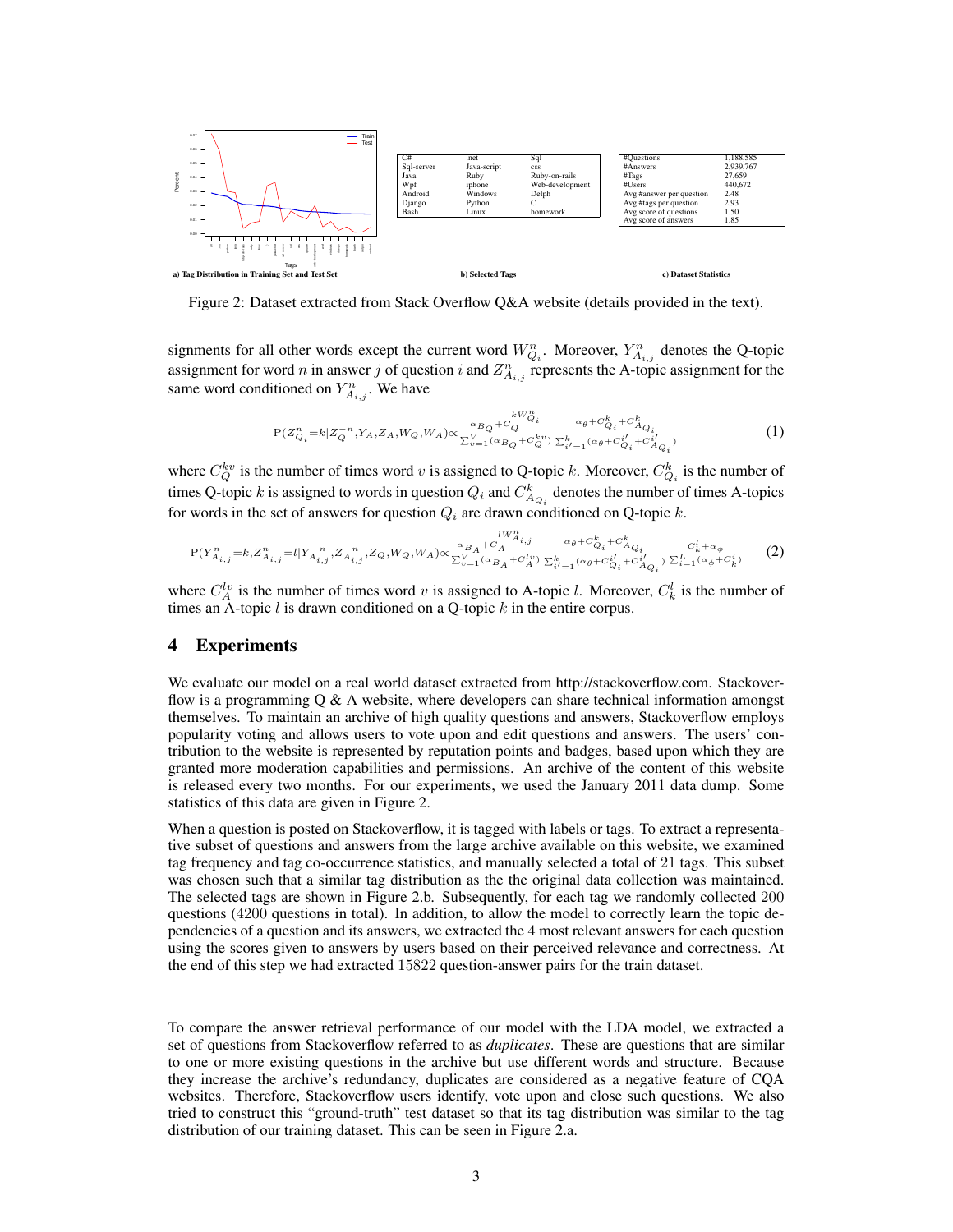

|                     | Top1  | Top2  | Top3  | Top4  | Top5  |
|---------------------|-------|-------|-------|-------|-------|
| LDA                 | 0.023 | 0.026 | 0.029 | 0.03  | 0.032 |
| <b>OATM-Worst</b>   | 0.108 | 0.127 | 0.138 | 0.144 | 0.148 |
| <b>OATM-Average</b> | 0.122 | 0.142 | 0.151 | 0.156 | 0.16  |
| <b>OATM-Best</b>    | 0.131 | 0.152 | 0.161 | 0.164 | 0.168 |
|                     |       |       |       |       |       |

Figure 3: QATM retrieval performance compared to the LDA model in terms of Mean Average Precision (a) and TopN (b) measures.



Figure 4: Topical dependencies captured by QATM with examples of Q-topics and A-topics represented by thier first 20 most probable words

We compare our model to the LDA model in terms of retrieving the right answer and report TopN ( Mean Reciprocal Rank considered at a cutoff N ) and Mean Average Precision (MAP) performance measures [7]. The latter emphasizes ranking relevant documents higher; this is important because each duplicate can have multiple correct answers (each query question can have several relevant answers). Results for MAP at various numbers of topics are plotted in Figure 3.a. Our model has two sets of topics, Q-topics and A-topics. Since the Q-topics in our model are similar to topics in the LDA model, when comparing to the LDA model, we report three MAP performance values for our model. Given the same number of topics for both models, we report an average, worst and best performance over a range of A-topic numbers for our model. These are denoted by QATM-Average, QATM-Worst and QATM-Best respectively. The results show that our model performs significantly better than LDA. Figure 3.b shows the TopN retrieval performance of the two models. Our model outperforms the LDA model. This indicates that our model can be used in combination with other information retrieval methods for improving results.

Our model is capable of capturing topical dependencies between questions and answers. Examples of topics from a model trained with 140 Q-topics and 120 A-topics are shown in Figure 4. Each topic is represented by its first 20 most probable words. In addition, the graph in Figure 4 shows the dependencies discovered between topics in questions and answers.

## 5 Conclusions and Future Work

We present a statistical topic model for question-answering archives. The model takes advantage of the assumption that topics in answers are dependent on topics discussed in questions. We apply the model to retrieve existing answers in the archive for new questions. Evaluating such a system is often challenging. We used information in Stackoverflow to extract a set of questions for which the right answers exist in the archive and are identified by users. This test subset makes quantitatively evaluating any answer retrieval model easier. Comparison of our model with the LDA model shows significant improvement in retrieval performance. Our model appears capable of capturing topic dependencies in questions and answers.

Our model can be used for automatic tagging of questions and answers on legacy Q&A websites lacking semantic information for browsing information. We are going to compare our tagging performance with the available tags on the Stack Overflow website for questions in our dataset.